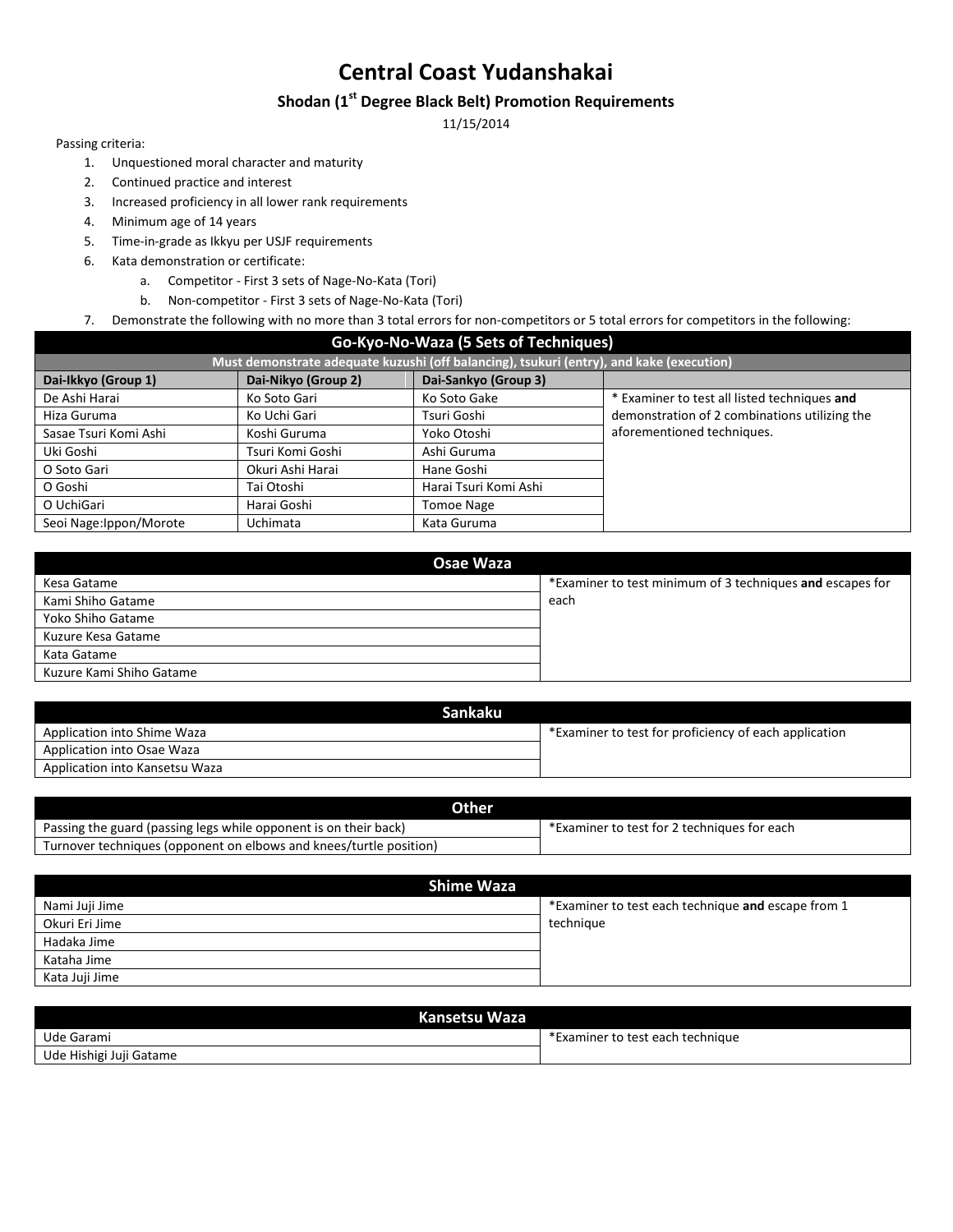# **Nidan (2nd Degree Black Belt) Promotion Requirements**

11/15/2014

- 1. Unquestioned moral character and maturity
- 2. Continued practice and interest
- 3. Increased proficiency in all lower rank requirements
- 4. Minimum age of 16 years
- 5. Time-in-grade as Shodan per USJF requirements
- 6. Kata demonstration or certificate:
	- a. Competitor Complete set of Nage-No-Kata (Tori)
	- b. Non-competitor Complete set of Nage-No-Kata (Tori and Uke); Katame-No-Kata (Tori)
- 7. Demonstrate the following with no more than 3 total errors for non-competitors or 5 total errors for competitors in the following:

| Go-Kyo-No-Waza (5 Sets of Techniques) |                     |                                                                                          |                      |                                          |
|---------------------------------------|---------------------|------------------------------------------------------------------------------------------|----------------------|------------------------------------------|
|                                       |                     | Must demonstrate adequate kuzushi (off balancing), tsukuri (entry), and kake (execution) |                      |                                          |
| Dai-Ikkyo (Group 1)                   | Dai-Nikyo (Group 2) | Dai-Sankyo (Group 3)                                                                     | Dai-Yonkyo (Group 4) |                                          |
| De Ashi Harai                         | Ko Soto Gari        | Ko Soto Gake                                                                             | Sumi Gaeshi          | * Examiner to test all listed techniques |
| Hiza Guruma                           | Ko Uchi Gari        | Tsuri Goshi                                                                              | Tani Otoshi          | and demonstration of 2 counter           |
| Sasae Tsuri Komi Ashi                 | Koshi Guruma        | Yoko Otoshi                                                                              | Hane Makikomi        | techniques against Dai-Ikkyo and 4       |
| Uki Goshi                             | Tsuri Komi Goshi    | Ashi Guruma                                                                              | Sukui Nage           | combinations utilizing the               |
| O Soto Gari                           | Okuri Ashi Harai    | Hane Goshi                                                                               | Utsuri Goshi         | aforementioned techniques.               |
| O Goshi                               | Tai Otoshi          | Harai Tsuri Komi Ashi                                                                    | O Guruma             |                                          |
| O UchiGari                            | Harai Goshi         | Tomoe Nage                                                                               | Soto Makikomi        |                                          |
| Seoi Nage: Ippon/Morote               | <b>Uchimata</b>     | Kata Guruma                                                                              | Uki Otoshi           |                                          |

| Osae Waza                |                                                           |  |  |  |
|--------------------------|-----------------------------------------------------------|--|--|--|
| Kesa Gatame              | *Examiner to test minimum of 3 techniques and escapes for |  |  |  |
| Kami Shiho Gatame        | each                                                      |  |  |  |
| Yoko Shiho Gatame        |                                                           |  |  |  |
| Kuzure Kesa Gatame       |                                                           |  |  |  |
| Kata Gatame              |                                                           |  |  |  |
| Kuzure Kami Shiho Gatame |                                                           |  |  |  |

| Sankaku                        |                                                       |
|--------------------------------|-------------------------------------------------------|
| Application into shime waza    | *Examiner to test for proficiency of each application |
| Application into osae waza     |                                                       |
| Application into kansetsu waza |                                                       |

| <b>Other</b>                                                                    |                                             |
|---------------------------------------------------------------------------------|---------------------------------------------|
| Passing the guard (passing legs while opponent is on their back)                | *Examiner to test for 2 techniques for each |
| Turnover techniques (opponent on elbows and knees/turtle position)              |                                             |
| Attack (Osae Waza, Shime Waza, or Kansetsu Waza) from the guard (while on their | *Examiner to test for 1 technique           |
| back)                                                                           |                                             |

| <b>Shime Waza</b> |                                                     |  |  |  |
|-------------------|-----------------------------------------------------|--|--|--|
| Nami Juji Jime    | *Examiner to test each techniques and escape from 2 |  |  |  |
| Okuri Eri Jime    | techniques                                          |  |  |  |
| Hadaka Jime       |                                                     |  |  |  |
| Kataha Jime       |                                                     |  |  |  |
| Kata Juji Jime    |                                                     |  |  |  |
| Gyaku Juji Jime   |                                                     |  |  |  |

| Kansetsu Waza           |                                  |  |  |  |
|-------------------------|----------------------------------|--|--|--|
| Ude Garami              | *Examiner to test each technique |  |  |  |
| Ude Hishigi Juji Gatame |                                  |  |  |  |
| Ude Hishigi Ude Gatame  |                                  |  |  |  |
| Ude Hishigi Hiza Gatame |                                  |  |  |  |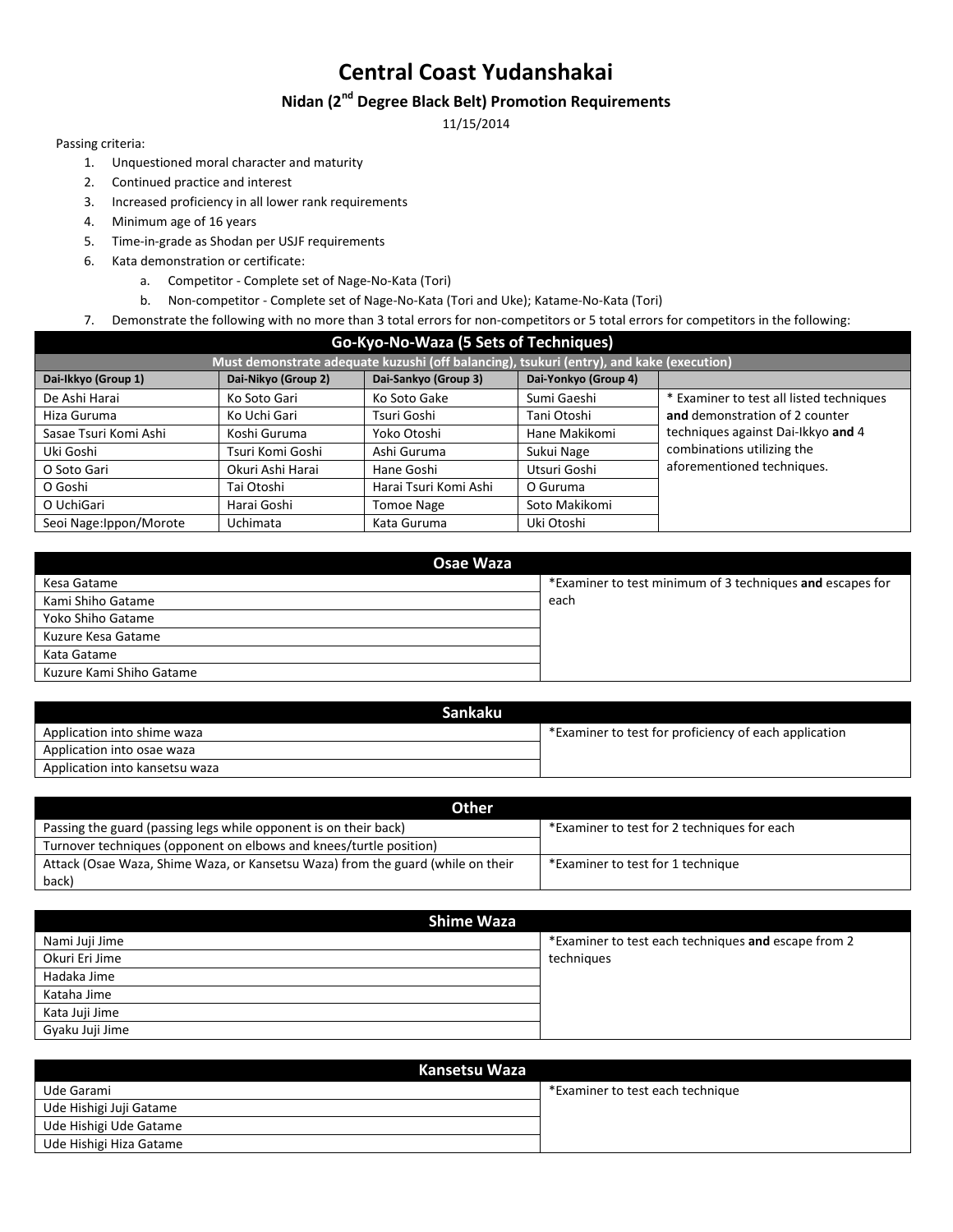### **Sandan (3rd Degree Black Belt) Promotion Requirements**

11/15/2014

- 1. Unquestioned moral character and maturity
- 2. Continued practice and interest
- 3. Increased proficiency in all lower rank requirements
- 4. Minimum age of 18 years
- 5. Time-in-grade as Nidan per USJF requirements
- 6. Kata demonstration or certificate:
	- a. Competitor Complete set of Nage-No-Kata (Tori and Uke); Katame-No-Kata (Tori)
	- b. Non-competitor Complete set of Nage-No-Kata (Tori and Uke); Katame-No-Kata (Tori and Uke); Kime-No-Kata or Ju-No-Kata
- 7. Perform teaching demonstration during the examination or any USJF teaching certification (NOT USA Judo coaching certificate)
- 8. Demonstrate the following with no more than 3 total errors for non- competitors and 7 total errors for competitors in the following:

|  |  | Go-Kyo-No-Waza (5 Sets of Techniques) |  |  |  |  |  |  |
|--|--|---------------------------------------|--|--|--|--|--|--|
|  |  |                                       |  |  |  |  |  |  |

| Must demonstrate adequate kuzushi (off balancing), tsukuri (entry), and kake (execution) |                     |                                                                                        |                                        |                                                                       |                                                                                                              |  |
|------------------------------------------------------------------------------------------|---------------------|----------------------------------------------------------------------------------------|----------------------------------------|-----------------------------------------------------------------------|--------------------------------------------------------------------------------------------------------------|--|
| Dai-Ikkyo (Group 1)                                                                      | Dai-Nikyo (Group 2) | Dai-Sankyo (Group 3)                                                                   | Dai-Yonkyo (Group 4)                   | Dai-Gokyo (Group 5)                                                   |                                                                                                              |  |
| De Ashi Harai                                                                            | Ko Soto Gari        | Ko Soto Gake                                                                           | Sumi Gaeshi                            | O Soto Guruma                                                         | * Examiner to test all                                                                                       |  |
| Hiza Guruma                                                                              | Ko Uchi Gari        | Tsuri Goshi                                                                            | Tani Otoshi                            | Uki Waza                                                              | listed techniques and                                                                                        |  |
| Sasae Tsuri Komi Ashi                                                                    | Koshi Guruma        | Yoko Otoshi<br>Ashi Guruma<br>Hane Goshi<br>Harai Tsuri Komi Ashi<br><b>Tomoe Nage</b> | Hane Makikomi                          | Yoko Wakare<br>Yoko Guruma<br>Ushiro Goshi<br>Ura Nage<br>Sumi Otoshi | demonstration of 3<br>counter techniques<br>against Dai-Ikkyo &<br>Dai-Nikyo and 6<br>combinations utilizing |  |
| Uki Goshi                                                                                | Tsuri Komi Goshi    |                                                                                        | Sukui Nage<br>Utsuri Goshi<br>O Guruma |                                                                       |                                                                                                              |  |
| O Soto Gari                                                                              | Okuri Ashi Harai    |                                                                                        |                                        |                                                                       |                                                                                                              |  |
| O Goshi                                                                                  | Tai Otoshi          |                                                                                        |                                        |                                                                       |                                                                                                              |  |
| O UchiGari                                                                               | Harai Goshi         |                                                                                        | Soto Makikomi                          |                                                                       |                                                                                                              |  |
| Seoi Nage: Ippon/Morote                                                                  | Uchimata            | Kata Guruma                                                                            | Uki Otoshi                             | Yoko Gake                                                             | the aforementioned<br>techniques.                                                                            |  |

| Osae Waza                |                                                                |
|--------------------------|----------------------------------------------------------------|
| Kesa Gatame              | *Examiner to test minimum of 3 techniques and escapes for each |
| Kami Shiho Gatame        |                                                                |
| Yoko Shiho Gatame        |                                                                |
| Kuzure Kesa Gatame       |                                                                |
| Kata Gatame              |                                                                |
| Kuzure Kami Shiho Gatame |                                                                |
| Yoko Sankaku Jime        |                                                                |
|                          |                                                                |

| Sankaku                        |                                                       |
|--------------------------------|-------------------------------------------------------|
| Application into shime waza    | *Examiner to test for proficiency of each application |
| Application into osae waza     |                                                       |
| Application into kansetsu waza |                                                       |

| Other                                                                                 |                                             |
|---------------------------------------------------------------------------------------|---------------------------------------------|
| Passing the guard (passing legs while opponent is on their back)                      | *Examiner to test for 3 techniques for each |
| Turnover techniques (opponent on elbows and knees/turtle position)                    |                                             |
| Attack (Osae Waza, Shime Waza, or Kansetsu Waza) from the guard (while on their back) | *Examiner to test for 2 techniques          |
|                                                                                       |                                             |

| Shime Waza      |                                                               |
|-----------------|---------------------------------------------------------------|
| Nami Juji Jime  | *Examiner to test all techniques and escape from 2 techniques |
| Okuri Eri Jime  |                                                               |
| Hadaka Jime     |                                                               |
| Kataha Jime     |                                                               |
| Kata Juji Jime  |                                                               |
| Gyaku Juji Jime |                                                               |

| Kansetsu Waza           |                                                     |
|-------------------------|-----------------------------------------------------|
| Ude Garami              | *Examiner to test 2 applications for each technique |
| Ude Hishigi Juji Gatame |                                                     |
| Ude Hishigi Ude Gatame  |                                                     |
| Ude Hishigi Hiza Gatame |                                                     |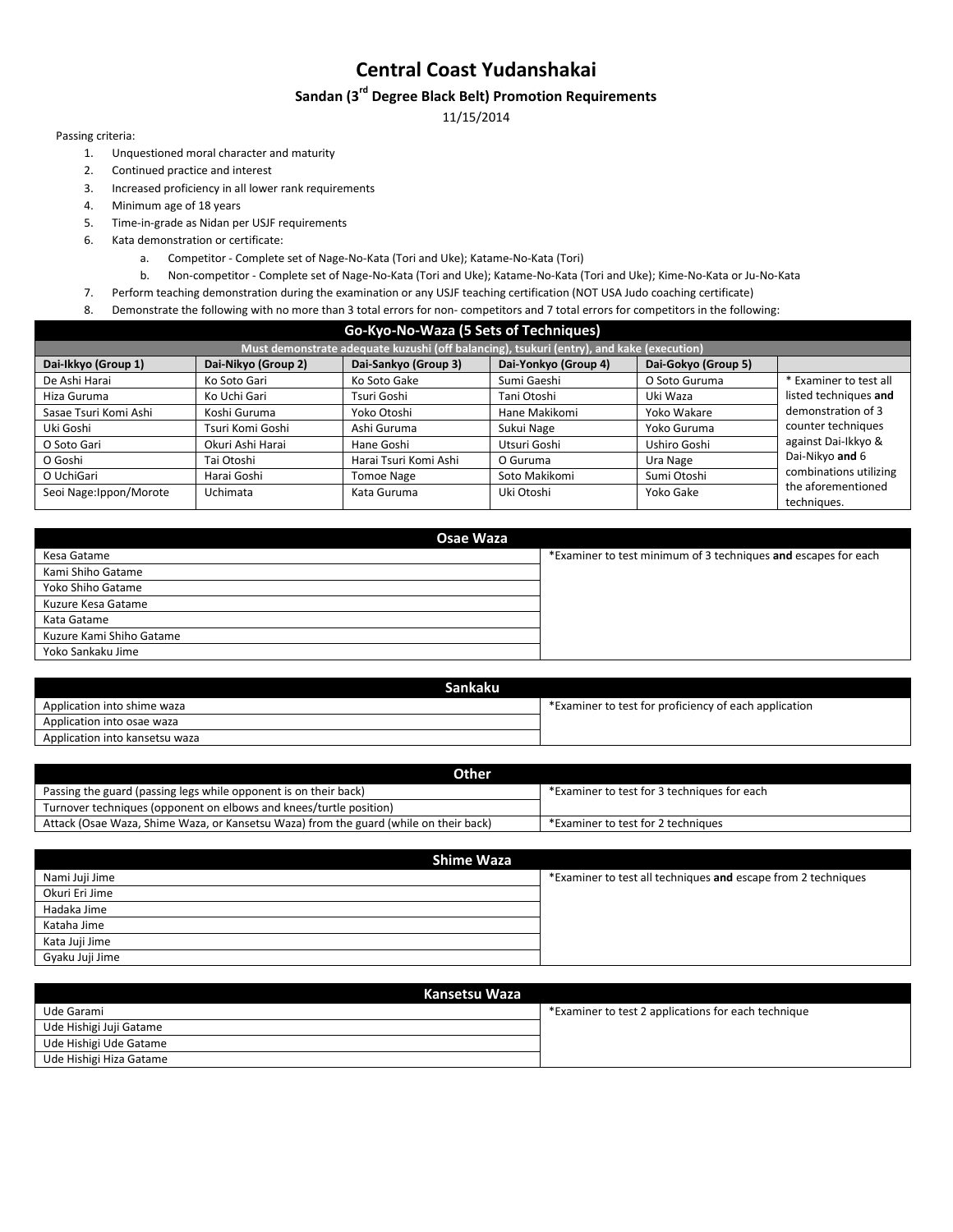### **Yondan (4 th Degree Black Belt) Promotion Requirements**

11/15/2014

- 1. Unquestioned moral character and maturity
- 2. Continued practice and interest
- 3. Increased proficiency in all lower rank requirements
- 4. Minimum age of 21 years
- 5. Time-in-grade as Sandan per USJF requirements
- 6. Kata demonstration or certificate:
	- a. Competitor Complete set of Kime-No-Kata (Tori) or Goshinjitsu (Tori)
	- b. Non-competitor Complete set of Kime-No-Kata (Tori and Uke) or Goshinjitsu (Tori and Uke); Ju-No-Kata (Tori and Uke)
- 7. Perform teaching demonstration during the examination or any USJF teaching certification (NOT USA Judo coaching certificate)
- 8. Demonstrate the following with no more than 3 total errors for non- competitors and 7 total errors for competitors in the following:

| Must demonstrate adequate kuzushi (off balancing), tsukuri (entry), and kake (execution) |                     |                       |                      |                     |                                   |  |  |  |
|------------------------------------------------------------------------------------------|---------------------|-----------------------|----------------------|---------------------|-----------------------------------|--|--|--|
| Dai-Ikkyo (Group 1)                                                                      | Dai-Nikyo (Group 2) | Dai-Sankyo (Group 3)  | Dai-Yonkyo (Group 4) | Dai-Gokyo (Group 5) |                                   |  |  |  |
| De Ashi Harai                                                                            | Ko Soto Gari        | Ko Soto Gake          | Sumi Gaeshi          | O Soto Guruma       | * Examiner to test all            |  |  |  |
| Hiza Guruma                                                                              | Ko Uchi Gari        | Tsuri Goshi           | Tani Otoshi          | Uki Waza            | listed techniques and             |  |  |  |
| Sasae Tsuri Komi Ashi                                                                    | Koshi Guruma        | Yoko Otoshi           | Hane Makikomi        | Yoko Wakare         | demonstration of 4                |  |  |  |
| Uki Goshi                                                                                | Tsuri Komi Goshi    | Ashi Guruma           | Sukui Nage           | Yoko Guruma         | counter techniques                |  |  |  |
| O Soto Gari                                                                              | Okuri Ashi Harai    | Hane Goshi            | Utsuri Goshi         | Ushiro Goshi        | against Dai-Ikkyo &               |  |  |  |
| O Goshi                                                                                  | Tai Otoshi          | Harai Tsuri Komi Ashi | O Guruma             | Ura Nage            | Dai-Nikyo and 6                   |  |  |  |
| O UchiGari                                                                               | Harai Goshi         | Tomoe Nage            | Soto Makikomi        | Sumi Otoshi         | combinations utilizing            |  |  |  |
| Seoi Nage: Ippon/Morote                                                                  | Uchimata            | Kata Guruma           | Uki Otoshi           | Yoko Gake           | the aforementioned<br>techniques. |  |  |  |

| Osae Waza                |                                                                |
|--------------------------|----------------------------------------------------------------|
| Kesa Gatame              | *Examiner to test minimum of 4 techniques and escapes for each |
| Kami Shiho Gatame        |                                                                |
| Yoko Shiho Gatame        |                                                                |
| Kuzure Kesa Gatame       |                                                                |
| Kata Gatame              |                                                                |
| Kuzure Kami Shiho Gatame |                                                                |
|                          |                                                                |

| *Examiner to test for 2 variations of each application |
|--------------------------------------------------------|
|                                                        |
|                                                        |
|                                                        |

| *Examiner to test for 4 techniques for each |
|---------------------------------------------|
|                                             |
| *Examiner to test for 3 techniques          |
|                                             |

| <b>Shime Waza</b> |                                                               |
|-------------------|---------------------------------------------------------------|
| Nami Juji Jime    | *Examiner to test all techniques and escape from 2 techniques |
| Okuri Eri Jime    |                                                               |
| Hadaka Jime       |                                                               |
| Kataha Jime       |                                                               |
| Kata Juji Jime    |                                                               |
| Gyaku Juji Jime   |                                                               |
| Jigoku Jime       |                                                               |
| Yoko Sankaku Jime |                                                               |

| Kansetsu Waza           |                                                     |
|-------------------------|-----------------------------------------------------|
| Ude Garami              | *Examiner to test 2 applications for each technique |
| Ude Hishigi Juji Gatame |                                                     |
| Ude Hishigi Ude Gatame  |                                                     |
| Ude Hishigi Hiza Gatame |                                                     |
| Ude Hishigi Hara Gatame |                                                     |
| Ude Hishigi Waki Gatame |                                                     |